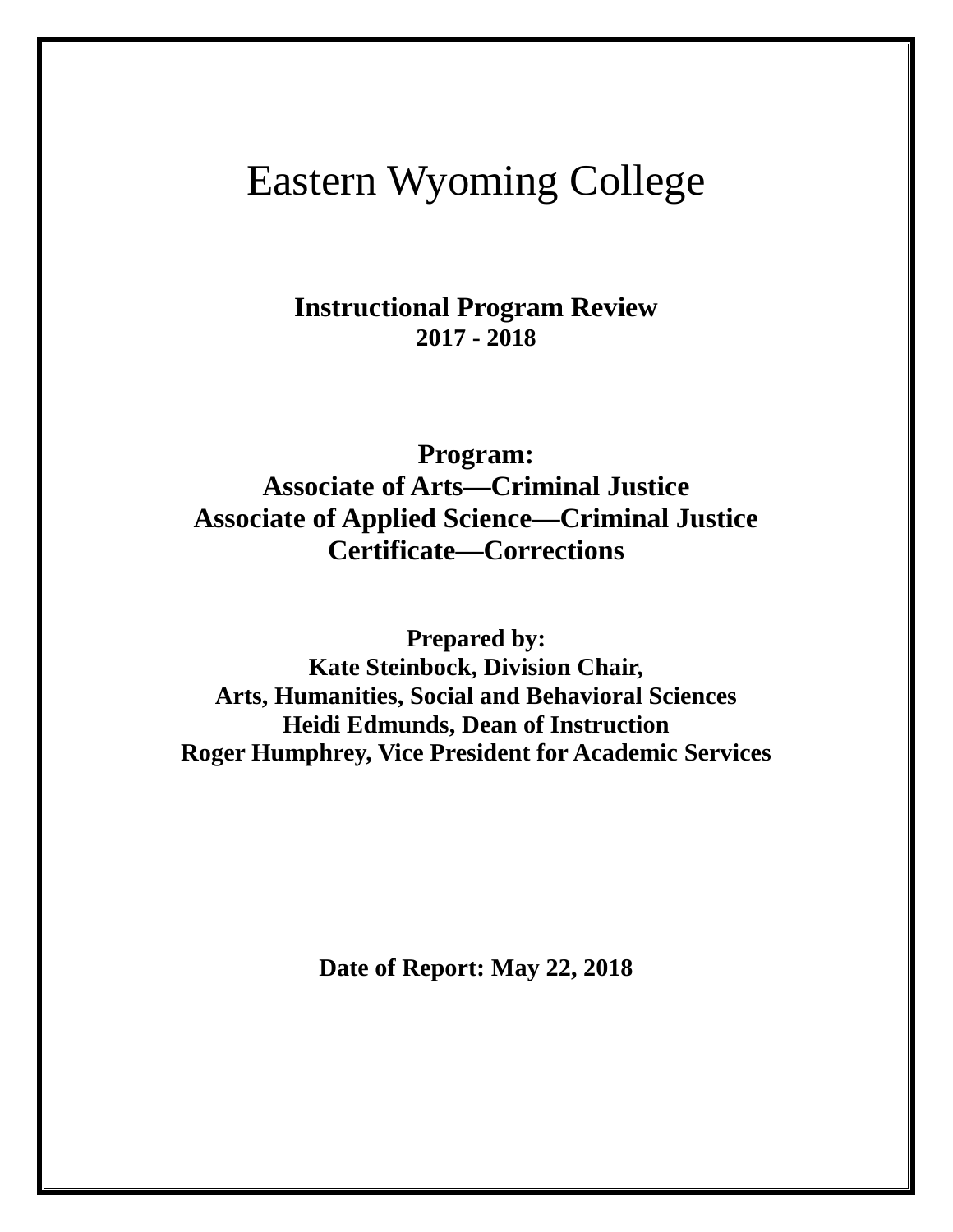# **EASTERN WYOMING COLLEGE Instructional Program Review 2014-2017**

**Program Name**: Criminal Justice

#### **Part I: Statistical Data from the past three years:**

|                                  | 2014-2015 | 2015-2016 | 2016-2017 | $5-yr$<br>Average |
|----------------------------------|-----------|-----------|-----------|-------------------|
| <b>Annualized FTE Enrollment</b> | 12.9      | 20.0      | 19.9      | 18.6              |
| <b>Annualized FTE Faculty</b>    | 2.5       | 2.8       | 2.6       | 2.8               |
| # Students                       | 48        | 49        | 43        | 53.0              |
| # Graduated                      | 14        |           |           | 8.2               |

 $\overline{FTE}$  = Full-time equivalent

#### **Modes of Delivery**:



#### **Advisory Committee Member Agencies and Organizations:**

- Wyoming Highway Patrol
- Torrington Police Department
- Goshen County Sheriff
- Wyoming Department of Corrections-Institutions
- Current EWC Criminal Justice Student

# **Community Partners or Internships**:

- Wyoming Department of Corrections:
- Wyoming Medium Correctional Institution Torrington
- Probation and Parole, Torrington
- Wyoming Honor Conservation Camp, Newcastle
- Wyoming Boot Camp, Newcastle
- Wyoming Women's Center, Lusk
- Wyoming State Penitentiary, Rawlins
- Wyoming Law Enforcement Academy, Douglas
- Goshen County Sheriff's Department, Torrington
- Niobrara County Sheriff's Office
- Goshen County Attorney's Office, Torrington
- Campbell County Probation and Parole Office, Gillette
- Ft. Laramie Police Department
- Converse County Sheriff's Department, Douglas
- Torrington City Attorney's Office
- **Department of Family Services, Torrington**
- Wyoming Game and Fish Department
- Lingle Police Department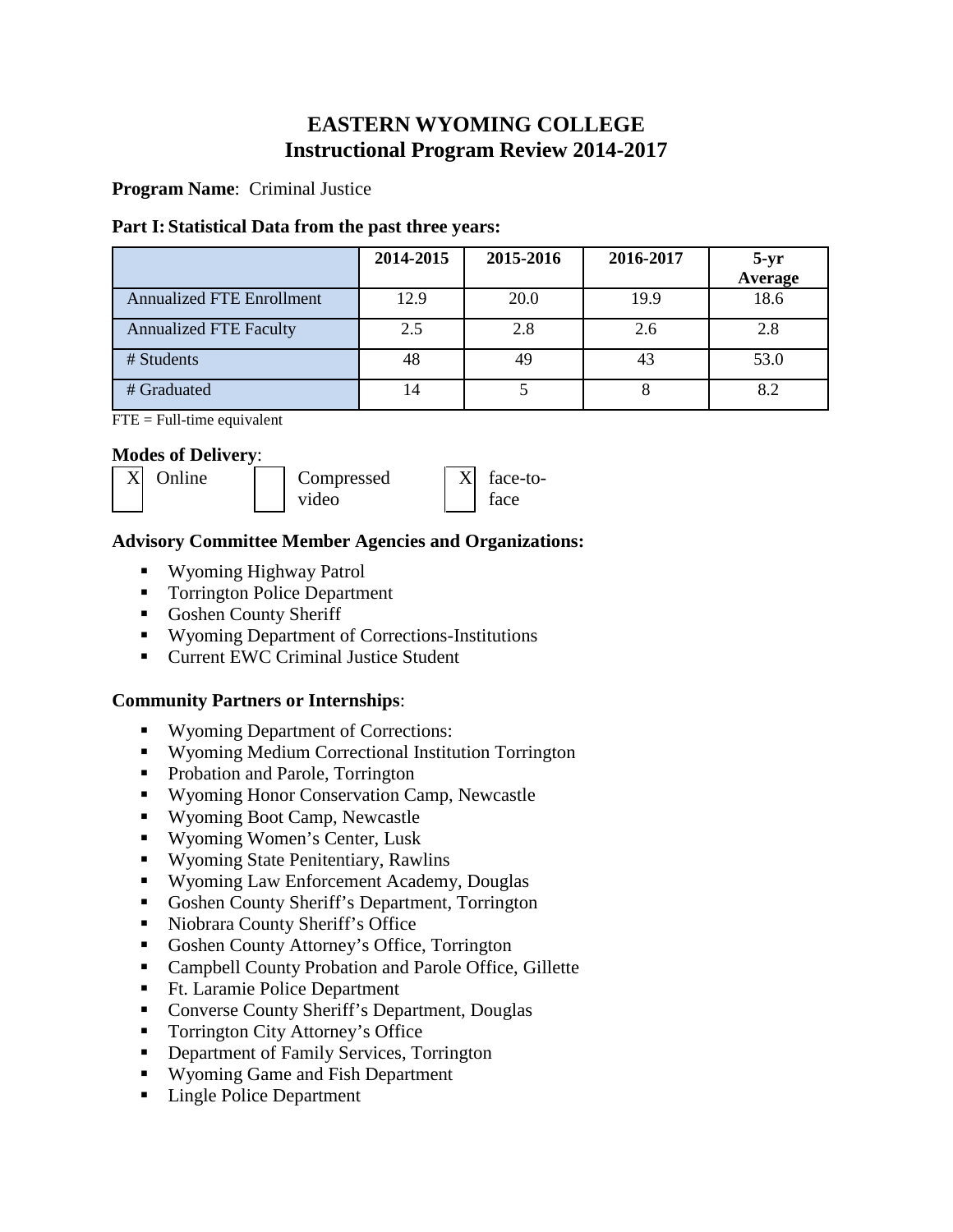#### **Revisions in Criminal Justice Curriculum since last review**:

Since the previous program review, the Criminal Justice program has undergone significant changes. Previously, two options existed for the Criminal Justice AA degree, Corrections and Law Enforcement options. Effective Fall 2018, those two programs will combined into one Criminal Justice AA degree program. This change was enacted with the intent of streamlining curriculum in order to facilitate transfer to four-year institutions and entry into the workforce. The curricular changes also allow the courses within the program to be delivered by one full-time faculty with reduced adjunct support.

Several new Criminal Justice courses have been proposed and approved by the Curriculum and Learning Council, as have been several deletions. These changes reflect an effort to update EWC's Criminal Justice program, and they will take also take effect in Fall 2018. Efforts are being made by the newly hired Criminal Justice Instructor to modernize the program and provide students a highly relevant and academically rigorous educational experience.

The AAS degree program and the Corrections Certificate have not changed since the last review.

#### **Part II Narrative Analysis:**

#### **Description of Community Need**:

Criminal Justice employees continue to be in high demand in our region, the state of Wyoming as well as the rest of the country. There are three correctional facilities in our area which are located in Newcastle, Lusk and the largest being here in Torrington. These three prisons represent nearly 400 jobs in just about any field to include security, case management, counseling and other support areas. In addition to the prisons, the Department of Corrections also has more than a dozen field agents in this region that supervise offenders on either parole or probation status.

Both pre-employment education and continuing education is stressed by the Wyoming Department of Corrections. This has led to Wyoming leading the nation with evidence based correctional practices along with one of the lowest offender recidivism rates in the country. They provide opportunities for not only offender treatment, but also for participation in special operations security teams such as Hostage Negotiators, Emergency Preparedness, Special Weapons Teams, Firearms and Self Defense Etc. There are six (6) sheriff departments in our region that represent nearly a hundred law enforcement jobs. These jobs involve working in the county jails as well as patrol work. Positions range from Sheriff, Under Sheriff, Detention Officers and Deputy Sheriffs. In addition there are 14 Municipal Police Departments that employ well over a hundred officers and support staff. They are also a wide range of positions from Chief of Police, Sergeants, Corporals and Officers.

Both the county and municipal law enforcement agencies emphasize the importance of education in their hiring process as well as continuing education for their staff. Specialized training in weapons, self-defense, traffic, disaster, investigations and other specialties are available with these agencies as well. EWC has a close relationship with the Law Enforcement Academy in Douglas where the majority of the training takes place.

Local and national trends show the demand for criminal justice jobs continue to grow. The importance of education is evident in both criminal justice hiring and promotional opportunities.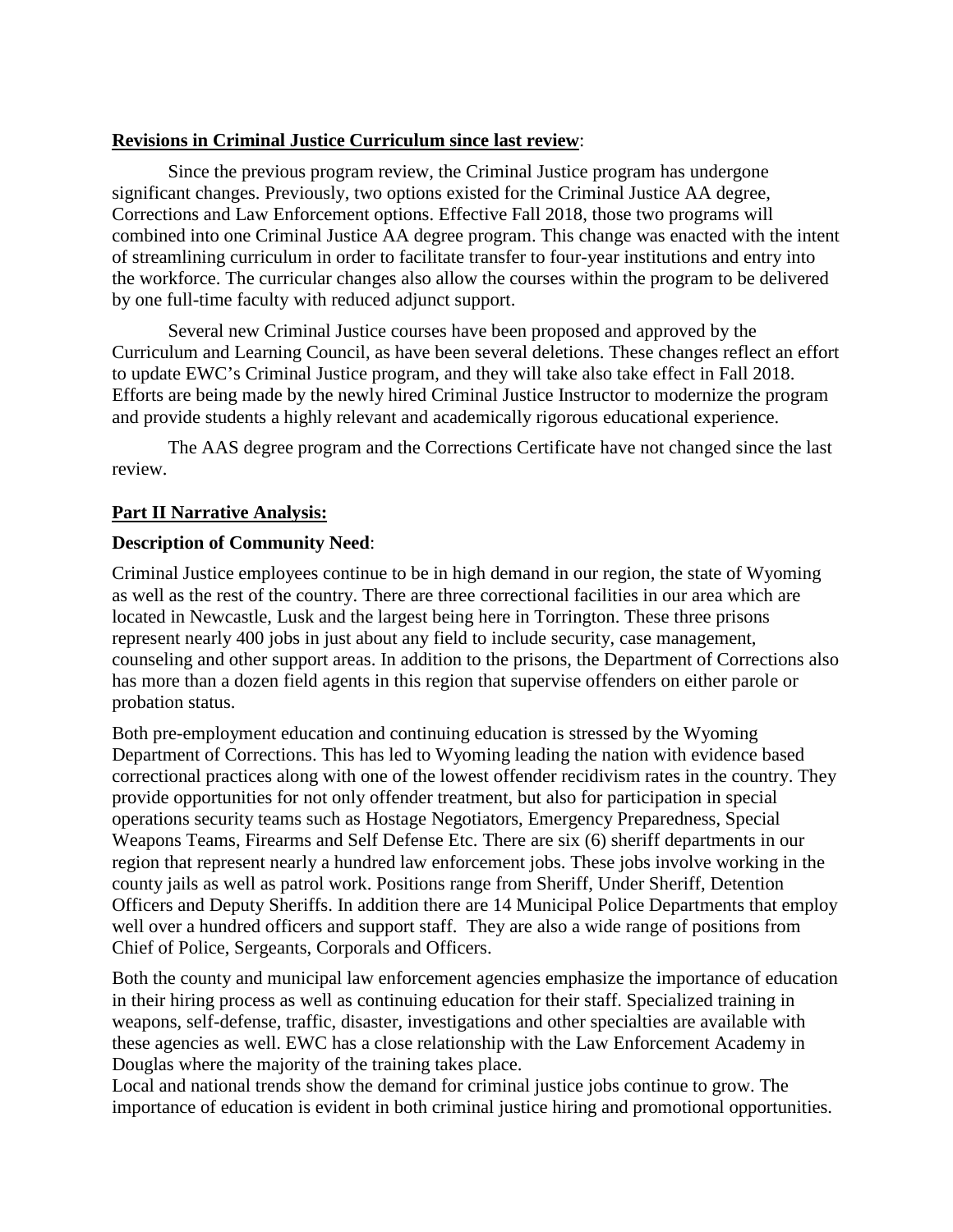Eastern Wyoming College offers an excellent Associates Degree in Criminal Justice that can be used as a stepping stone into the Criminal Justice Field as well as the first step in continuing towards a Bachelor's Degree or higher!

#### **Description of State and National Trends:**

Several job classifications exist for criminal justice areas. The following two are representative of common classifications.

#### **Police and Sheriff's Patrol Officers 2017 Wage Table**

| Location             | <b>Pay Period</b> | Low      | <b>Median</b> | High      |
|----------------------|-------------------|----------|---------------|-----------|
| <b>United States</b> | Hourly            | \$16.84  | \$29.35       | \$48.37   |
|                      | Annual            | \$35,020 | \$61,050      | \$100,610 |
| Wyoming              | Hourly            | \$21.70  | \$26.68       | \$30.97   |
|                      | Annual            | \$45,136 | \$55,488      | \$64,412  |

# **State and National Trends**

| <b>United States</b>                 | <b>Employment</b> |         | <b>Percent</b> | <b>Projected</b>                                  |
|--------------------------------------|-------------------|---------|----------------|---------------------------------------------------|
|                                      | 2016              | 2026    | <b>Change</b>  | <b>Annual Job</b><br>Openings <sup>1</sup>        |
| Police and Sheriff's Patrol Officers | 807,000           | 860,300 | $+7%$          | N/A                                               |
| <b>Wyoming</b>                       | <b>Employment</b> |         | <b>Percent</b> | <b>Projected</b>                                  |
|                                      | 2016              | 2026    | <b>Change</b>  | <b>Annual Job</b><br><b>Openings</b> <sup>1</sup> |
| Police and Sheriff's Patrol Officers | 1,225             | 1,259   | $+3.8%$        | 44                                                |

<sup>1</sup>Projected Annual Job Openings refers to the average annual job openings due to growth and net replacement.

#### **Correctional Officers & Jailers 2017 Wage Table**

| Location             | <b>Pay Period</b> | Low      | <b>Median</b> | High     |
|----------------------|-------------------|----------|---------------|----------|
| <b>United States</b> | Hourly            | \$15.38  | \$22.68       | \$39.03  |
|                      | Annual            | \$29,540 | \$43,540      | \$74,940 |
| Wyoming              | Hourly            | \$17.00  | \$20.61       | \$23.44  |
|                      | Annual            | \$35,362 | \$42,871      | \$48,761 |

# **State and National Trends**

|                                   | <b>Employment</b> |         | <b>Percent</b> | <b>Projected</b>                           |
|-----------------------------------|-------------------|---------|----------------|--------------------------------------------|
| <b>United States</b>              | 2016              | 2026    | <b>Change</b>  | <b>Annual Job</b><br>Openings <sup>1</sup> |
| Correctional Officers and Jailers | 468,600           | 433,700 | $-7%$          | N/A                                        |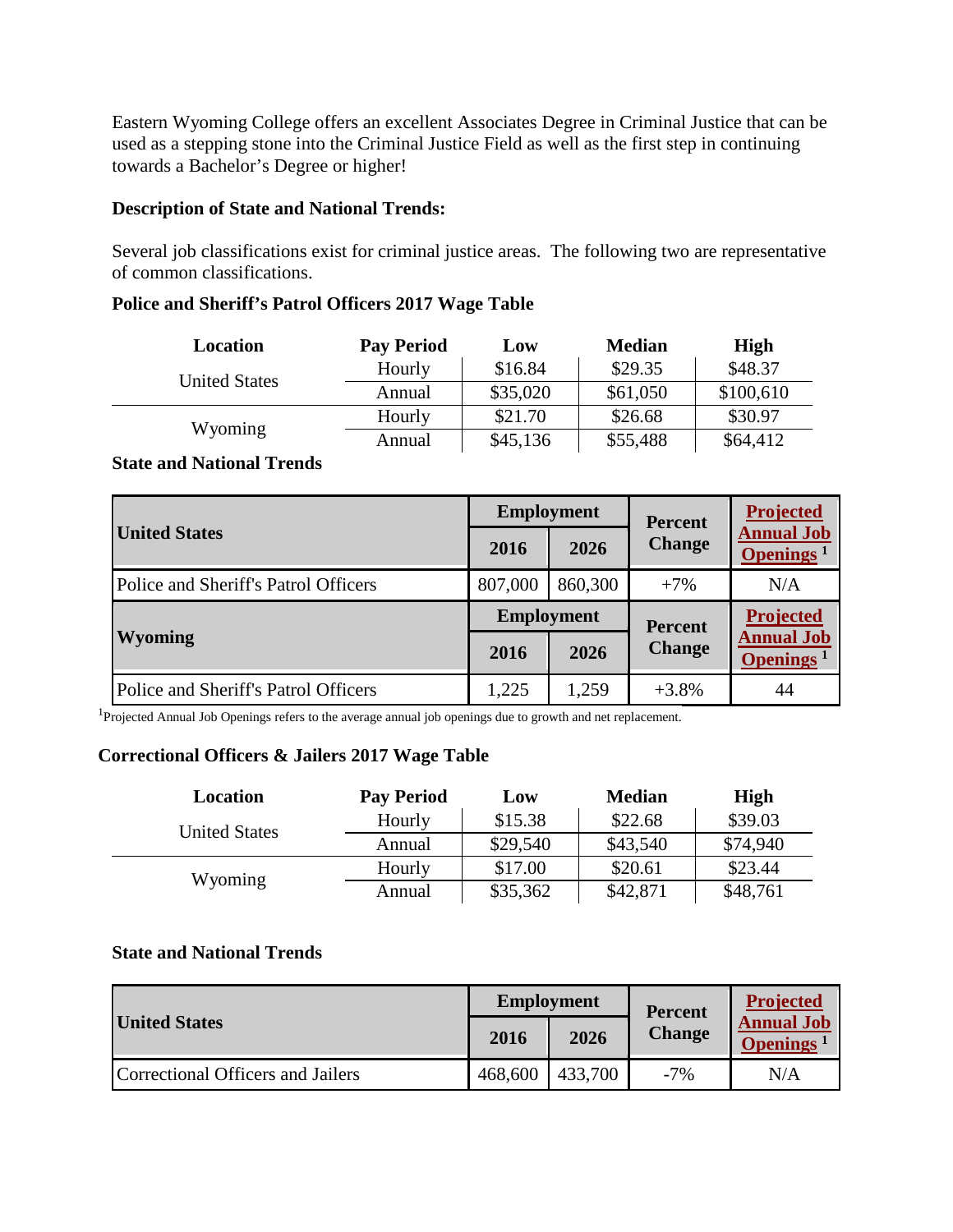| <b>United States</b>              | <b>Employment</b> |       | <b>Percent</b> | Projected                                  |
|-----------------------------------|-------------------|-------|----------------|--------------------------------------------|
|                                   | 2016              | 2026  | <b>Change</b>  | <b>Annual Job</b><br>Openings <sup>1</sup> |
| <b>Wyoming</b>                    | <b>Employment</b> |       | <b>Percent</b> | Projected                                  |
|                                   | 2014              | 2024  | <b>Change</b>  | <b>Annual Job</b><br>Openings <sup>1</sup> |
| Correctional Officers and Jailers | 1,094             | 1,102 | $+0.7\%$       | 31                                         |

1 Projected Annual Job Openings refers to the average annual job openings due to growth and net replacement.

#### **Activities in Support of Student Recruitment and Retention:**

Participation in early registration days.

Technology Days presentations to high school students.

Collaboration with EWC recruiters so as to be available for tours and one-one meetings with students and parents.

Regional high school student visitation days.

Active advising role by instructors.

Robust collection of adjunct instructors to enhance the Criminal Justice program.

All of these activities are done with the intention of increasing the visibility and knowledge of EWC and the Criminal Justice Program and the field of Criminal Justice in order to attract future students and retaining current students.

#### **Assessment of Student Learning:**

Along with traditional classroom grading and evaluation rubrics used to measure knowledge, various classroom assessment techniques are used to improve students' learning.

At the conclusion of the Criminal Justice degree programs, students are required to complete a Capstone project. Finally if enrolled in an Associate of Arts program, the students are asked to take the CAAP test to measure their education upon graduation as compared to their level when they enrolled.

#### **Strengths of the Program and Faculty:**

For the past three years, the Criminal Justice program has lost its two dedicated full-time instructors. Those instructors first offered reduced course loads while transitioning to new positions then eventually vacated the Instructor role entirely. A new full-time Criminal Justice faculty member was hired in January 2018. Prior to his hire, instructional duties fell entirely to the very competent pool of Criminal Justice adjunct instructors. Each of these professionals were instrumental in continuing to deliver high-quality instruction to students. However, the program suffered as a result of not having a dedicated and on-campus advisor and instructor to assist with recruiting and retaining students. The impact of hiring a highly qualified and motivated Criminal Justice Instructor cannot be overstated. Dr. Shane Stone's educational and vocational expertise is tremendous. His hire, along with the dedicated group of adjunct instructors, serves to strengthen and reinvigorate the role of the Criminal Justice program at EWC.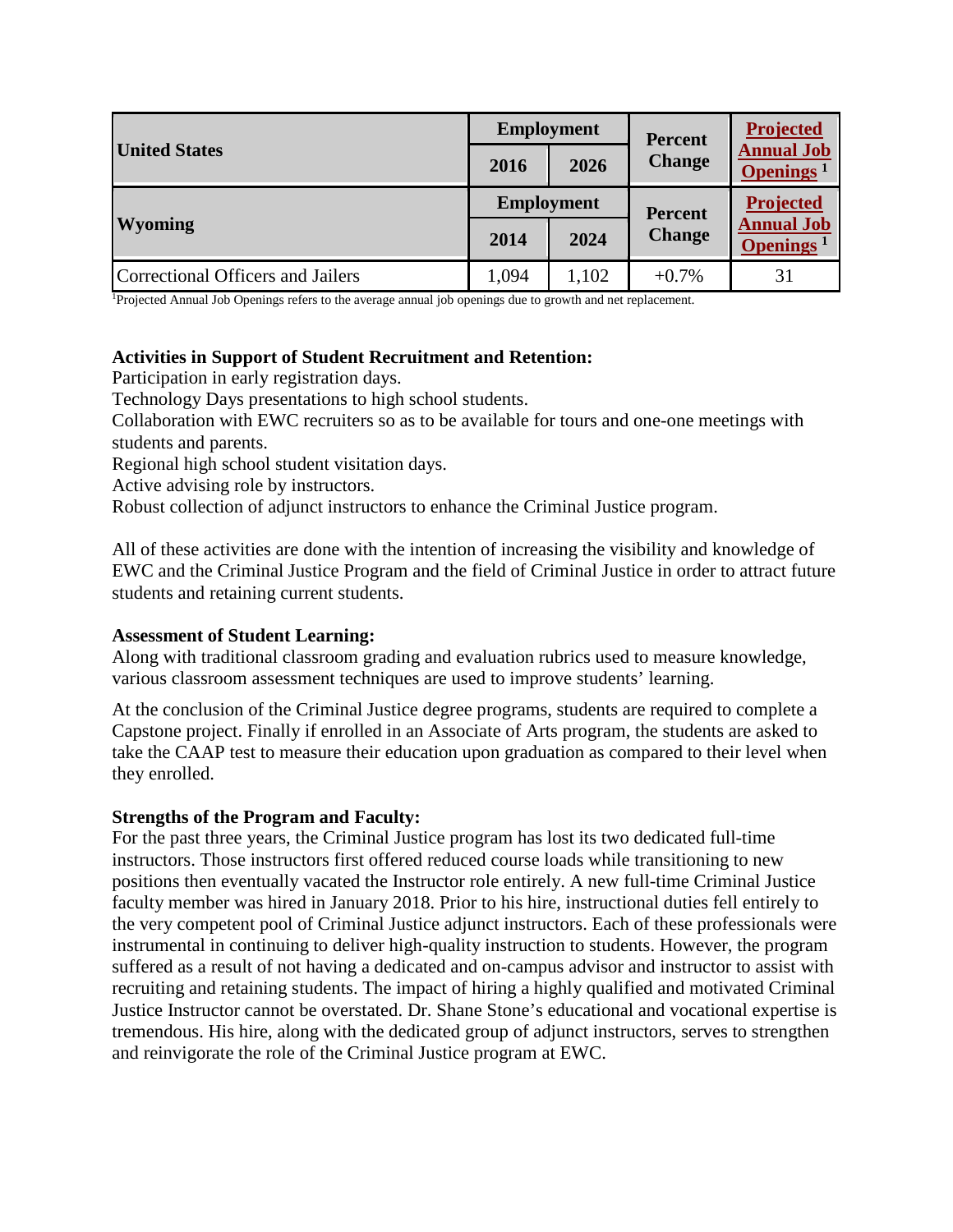# **Part III Recommendations**

#### **Faculty Recommendations:**

Recommendations at this point are to continue to foster stability in the Criminal Justice program by maintaining a full-time faculty member. In his short time on campus, Dr. Stone has worked to modernize the Criminal Justice curriculum. Seeing those changes to fruition and increasing both enrollment in courses and numbers of majors are a significant goal.

#### **Advisory Committee Recommendations:**

Due to a lack of program faculty, the Criminal Justice Advisory Committee has not met in order to provide recommendations for this report. However, with the addition of Dr. Stone, it is expected that the Advisory Committee will be reconvened.

#### **Division Chair Recommendations:**

The Criminal Justice program remains an important part of the Arts, Humanities, Social and Behavioral Sciences Division at Eastern Wyoming College (EWC). Dr. Stone has restructured the program in order to be responsive to market place demands, which we are confident, will equate to increased enrollment. Even more encouraging, Dr. Stone is an active and engaged faculty member who sees student retention as a cornerstone for this program. Therefore, the program changes combined with Dr. Stone's commitment to student success the Criminal Justice program is positioned to be a highly successful once again.

We also need to remind ourselves that virtually every important element of the State of Wyoming Criminal Justice System is represented in Torrington in a significant way---Law Enforcement, Corrections, the Courts and Juvenile Justice. Within our service area, additional facilities include WLEA, the Wyoming Women's Center and the Wyoming Honor Farm and Boot Camp. This continues to present a nearby educational opportunity of practical experience for our students that no other college in the state possesses. To benefit from this opportunity requires maintaining relationships with these agencies and entities that can help us support student learning not just in the Criminal Justice Program but other programs in the Division.

Finally, EWC will be able to support employee education within these agencies in particular, correctional officers and law enforcement officers. These relationships will also help identify courses of value to these partners. Therefore, the program needs to be flexible and creative, this to include online, outreach, campus and special topics classes. To repeat maintenance of these relationships between EWC and other agencies requires personal attention.

# **Vice President's Recommendations:**

The Criminal Justice program represents a cluster of programs with different emphasis areas. We are fortunate to have such strong partnerships throughout our service area with the Department of Corrections, Wyoming Law Enforcement Agency, and all of the various state, county and city law enforcement or related agencies and offices. It is always interesting to note